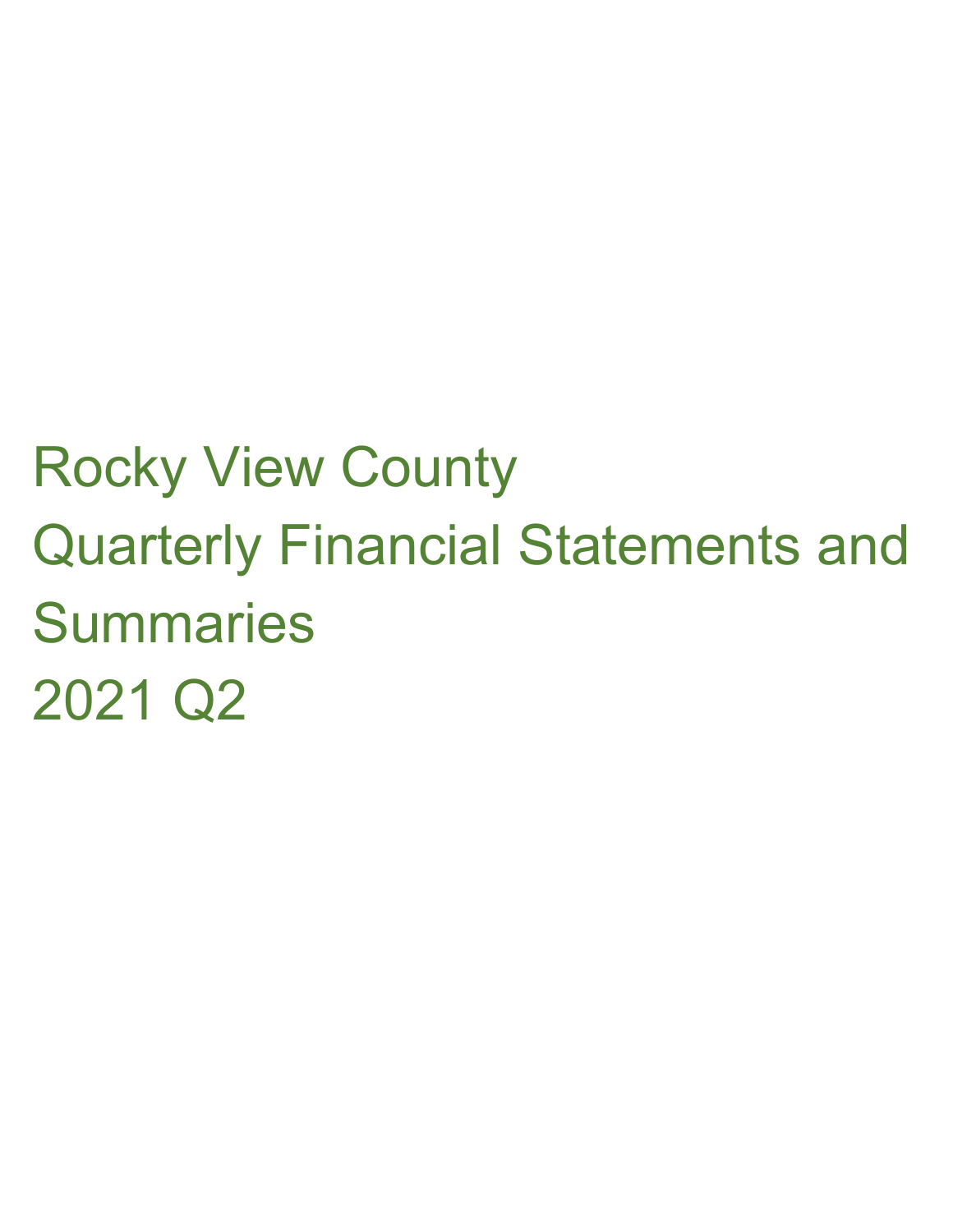

#### **ROCKY VIEW COUNTY OPERATING REVENUE REPORT As of June 30, 2021**

| <b>DEPARTMENT</b>                                         | <b>ACTUAL</b><br><b>CURRENT</b><br><b>TO DATE</b><br><b>BUDGET</b> |            | <b>CURRENT</b><br><b>ACT vs BUD</b> | <b>TO DATE</b> | PRIOR YEAR PRIOR YEAR PRIOR YEAR<br><b>BUDGET</b> | <b>ACT vs BUD</b> |  |
|-----------------------------------------------------------|--------------------------------------------------------------------|------------|-------------------------------------|----------------|---------------------------------------------------|-------------------|--|
| Council                                                   | 81,947                                                             | 82,000     | 100%                                | $\blacksquare$ |                                                   | 0%                |  |
| <b>Office of the Chief Administrative Officer</b>         |                                                                    |            |                                     |                |                                                   |                   |  |
| <b>Chief Administrative Officer</b>                       |                                                                    |            | 0%                                  | 23,400         | 23,400                                            | 100%              |  |
| Executive Director, Corporate Services                    |                                                                    |            | 0%                                  |                |                                                   | 0%                |  |
| <b>Executive Director, Community Development Services</b> |                                                                    | 46,400     | 0%                                  |                | 204,200                                           | 0%                |  |
| <b>Executive Director, Operations</b>                     | 31,878                                                             | 32,000     | 100%                                |                |                                                   | 0%                |  |
| Executive Director, Community & Business Connections      |                                                                    |            | 0%                                  |                |                                                   | 0%                |  |
| <b>Business &amp; Economic Development</b>                |                                                                    |            | 0%                                  | 114,809        | 114,600                                           | 100%              |  |
| Legislative Services                                      | 38,150                                                             | 235,600    | 16%                                 |                | 30,000                                            | 0%                |  |
| <b>Total Office of the Chief Administrative Officer</b>   | 70,028                                                             | 314,000    | 22%                                 | 138,209        | 372,200                                           | 37%               |  |
| <b>Corporate Services Division</b>                        |                                                                    |            |                                     |                |                                                   |                   |  |
| <b>Human Resources</b>                                    | 52,497                                                             | 44,300     | 119%                                | 32,073         | 41,600                                            | 77%               |  |
| <b>Financial Services</b>                                 | 81,685                                                             | 94,300     | 87%                                 | 45,416         | 82,800                                            | 55%               |  |
| <b>Assessment Services</b>                                |                                                                    |            | 0%                                  |                |                                                   | 0%                |  |
| Municipal Clerk's Office*                                 |                                                                    |            | 0%                                  | 37,167         | 164,000                                           | 23%               |  |
| Legal & Land Administration                               | 95,989                                                             | 103,100    | 93%                                 | 211,219        | 235,000                                           | 90%               |  |
| Corporate and Strategic Planning                          |                                                                    |            | 0%                                  |                |                                                   | 0%                |  |
| <b>General Operations</b>                                 | 1,250,727                                                          | 2,201,500  | 57%                                 | 1,813,904      | 5,156,900                                         | 35%               |  |
| Amortization                                              |                                                                    | 25,545,700 | 0%                                  |                | 25,211,600                                        | 0%                |  |
| Long Term Debt                                            | 3,607,170                                                          | 5,209,200  | 69%                                 | 564,871        | 5,332,800                                         | 11%               |  |
| Public Reserve (Cash - In - Lieu)                         | 630,000                                                            | 2,570,000  | 25%                                 | 482,854        | 2,570,000                                         | 19%               |  |
| <b>Total Corporate Services Division</b>                  | 5,718,068                                                          | 35,768,100 | 16%                                 | 3,187,504      | 38,794,700                                        | 8%                |  |
| <b>Community Development Services Division</b>            |                                                                    |            |                                     |                |                                                   |                   |  |
| <b>Building Services</b>                                  | 2,783,401                                                          | 3,131,000  | 89%                                 | 998,312        | 3,174,000                                         | 31%               |  |
| Planning & Development Services                           | 6,620,416                                                          | 4,648,600  | 142%                                | 2,988,643      | 4,999,600                                         | 60%               |  |
| <b>Planning Policy</b>                                    |                                                                    | 848,000    | 0%                                  |                |                                                   | 0%                |  |
| Recreation, Parks & Community Support                     |                                                                    |            |                                     |                |                                                   |                   |  |
| <b>Community Support Administration</b>                   | 300,830                                                            | 2,796,000  | 11%                                 | 173,508        | 1,985,900                                         | 9%                |  |
| Family / Community Social Services                        | 427,069                                                            | 854,100    | 50%                                 | 427,067        | 854,100                                           | 50%               |  |
| <b>Recreation Administration</b>                          |                                                                    |            | 0%                                  |                |                                                   | 0%                |  |
| Recreation Districts / Board                              |                                                                    |            | 0%                                  |                |                                                   | 0%                |  |
| Total Recreation, Parks & Community Support               | 727,899                                                            | 3,650,100  | 20%                                 | 600,575        | 2,840,000                                         | 21%               |  |
| <b>Total Community Development Services Division</b>      | 10,131,716                                                         | 12,277,700 | 83%                                 | 4,587,530      | 11,013,600                                        | 42%               |  |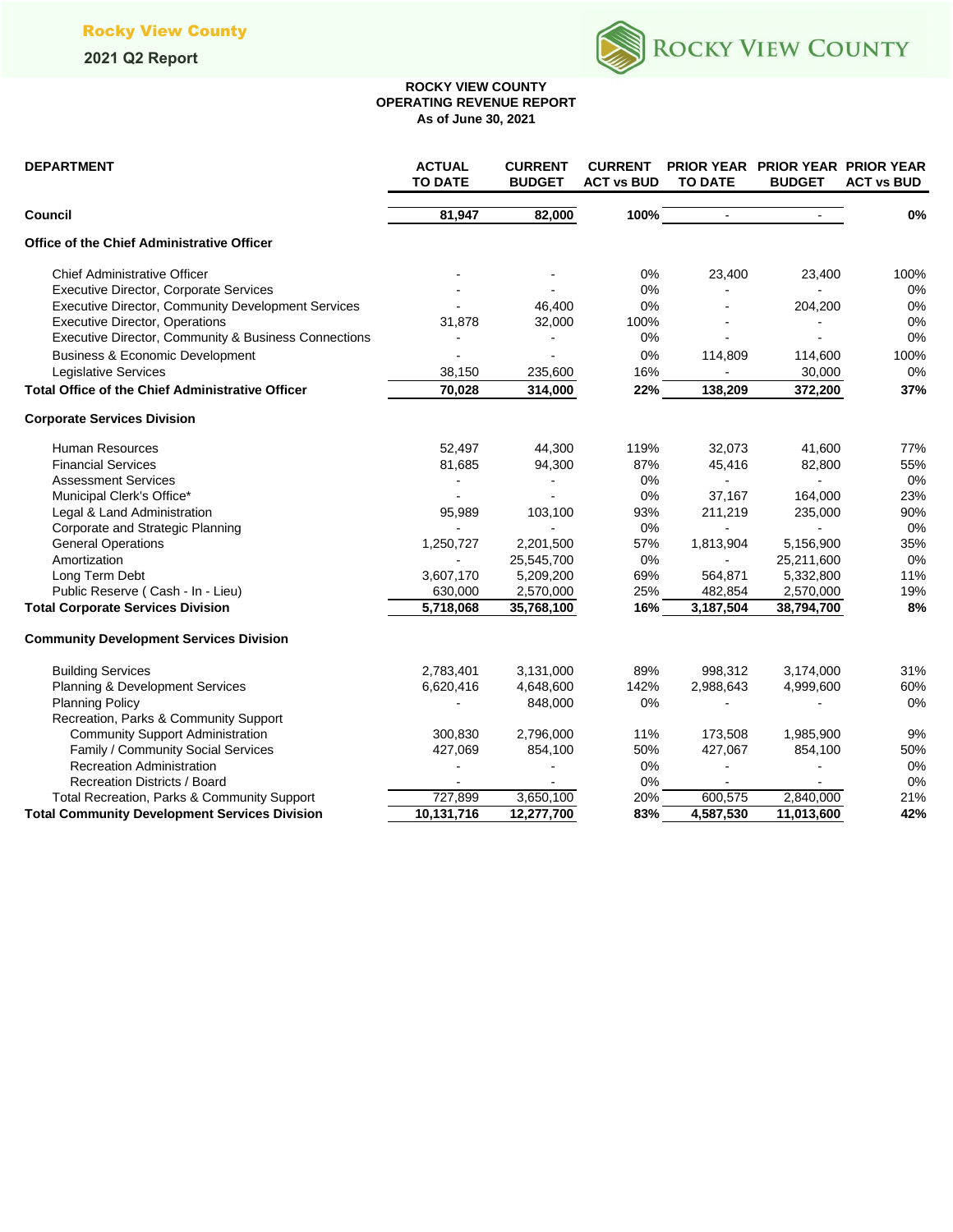## Rocky View County

## **2021 Q2 Report**



#### **ROCKY VIEW COUNTY OPERATING REVENUE REPORT As of June 30, 2021**

| <b>DEPARTMENT</b>                                          | <b>ACTUAL</b>  | <b>CURRENT</b> | <b>CURRENT</b>    |                | <b>PRIOR YEAR PRIOR YEAR</b> | <b>PRIOR YEAR</b> |
|------------------------------------------------------------|----------------|----------------|-------------------|----------------|------------------------------|-------------------|
| <b>Operations Division</b>                                 | <b>TO DATE</b> | <b>BUDGET</b>  | <b>ACT vs BUD</b> | <b>TO DATE</b> | <b>BUDGET</b>                | <b>ACT vs BUD</b> |
|                                                            |                |                |                   |                |                              |                   |
| <b>Agriculture &amp; Environmental Services</b>            | 123,988        | 708,500        | 18%               | 24,518         | 738,300                      | 3%                |
| <b>Transportation Services</b>                             | 266,447        | 1,358,000      | 20%               | 60,384         | 1,130,900                    | 5%                |
| Capital Project Management                                 | 684,832        | 21,658,800     | 3%                | 168,612        | 12,266,200                   | 1%                |
| <b>Utility Services</b>                                    | 2,814,737      | 7,735,100      | 36%               | 2,652,775      | 7,831,300                    | 34%               |
| <b>Operational Services</b>                                |                |                |                   |                |                              |                   |
| <b>Corporate Properties</b>                                | 818            | 877,600        | 0%                | 195            | 977,800                      | 0%                |
| Fleet                                                      | 2,907,137      | 5,347,500      | 54%               | 3,007,598      | 6,195,200                    | 49%               |
| Cemetery                                                   | 516,786        | 1,094,500      | 47%               | 477,438        | 986,400                      | 48%               |
| <b>Total Operational Services</b>                          | 3,424,741      | 7,319,600      | 47%               | 3,485,231      | 8,159,400                    | 43%               |
| <b>Total Operations Division</b>                           | 7,314,745      | 38,780,000     | 19%               | 6,391,520      | 30,126,100                   | 21%               |
| <b>Community &amp; Business Connections Division</b>       |                |                |                   |                |                              |                   |
| Fire Services & Emergency Management                       | 161,468        | 1,294,200      | 12%               | 198,240        | 2,847,900                    | 7%                |
| <b>Enforcement Services</b>                                | 444.952        | 1,294,600      | 34%               | 369,369        | 1,029,700                    | 36%               |
| Information & Technology Services                          | 313,345        | 322,800        | 97%               | 42,345         | 53,000                       | 80%               |
| Marketing & Communications                                 |                |                | 0%                |                |                              | 0%                |
| <b>Customer Care &amp; Support</b>                         | 1,680          | 7,000          | 24%               | 1,479          | 7,000                        | 21%               |
| <b>Total Community &amp; Business Connections Division</b> | 921,445        | 2,918,600      | 32%               | 611,433        | 3,937,600                    | 16%               |
| Other                                                      |                |                |                   |                |                              |                   |
| <b>Property Taxes</b>                                      | 108,017,618    | 108,169,000    | 100%              | 106,041,679    | 106,197,100                  | 100%              |
| <b>Emergency Services Levy</b>                             | 16,640,915     | 16,669,400     | 100%              | 15,331,022     | 15,343,900                   | 100%              |
| <b>Provincial Policing</b>                                 |                |                | 0%                | 824,960        | 826,100                      | 100%              |
| <b>Recreation Levy</b>                                     | 2,141,800      | 2,141,800      | 100%              | 2,141,800      | 2,141,800                    | 100%              |
| <b>Total Others</b>                                        | 126,800,333    | 126,980,200    | 100%              | 124,339,461    | 124,508,900                  | 100%              |
| <b>TOTAL REVENUES</b>                                      | 151,038,281    | 217,120,600    | 70%               | 139,255,656    | 208,753,100                  | 67%               |
|                                                            |                |                |                   |                |                              |                   |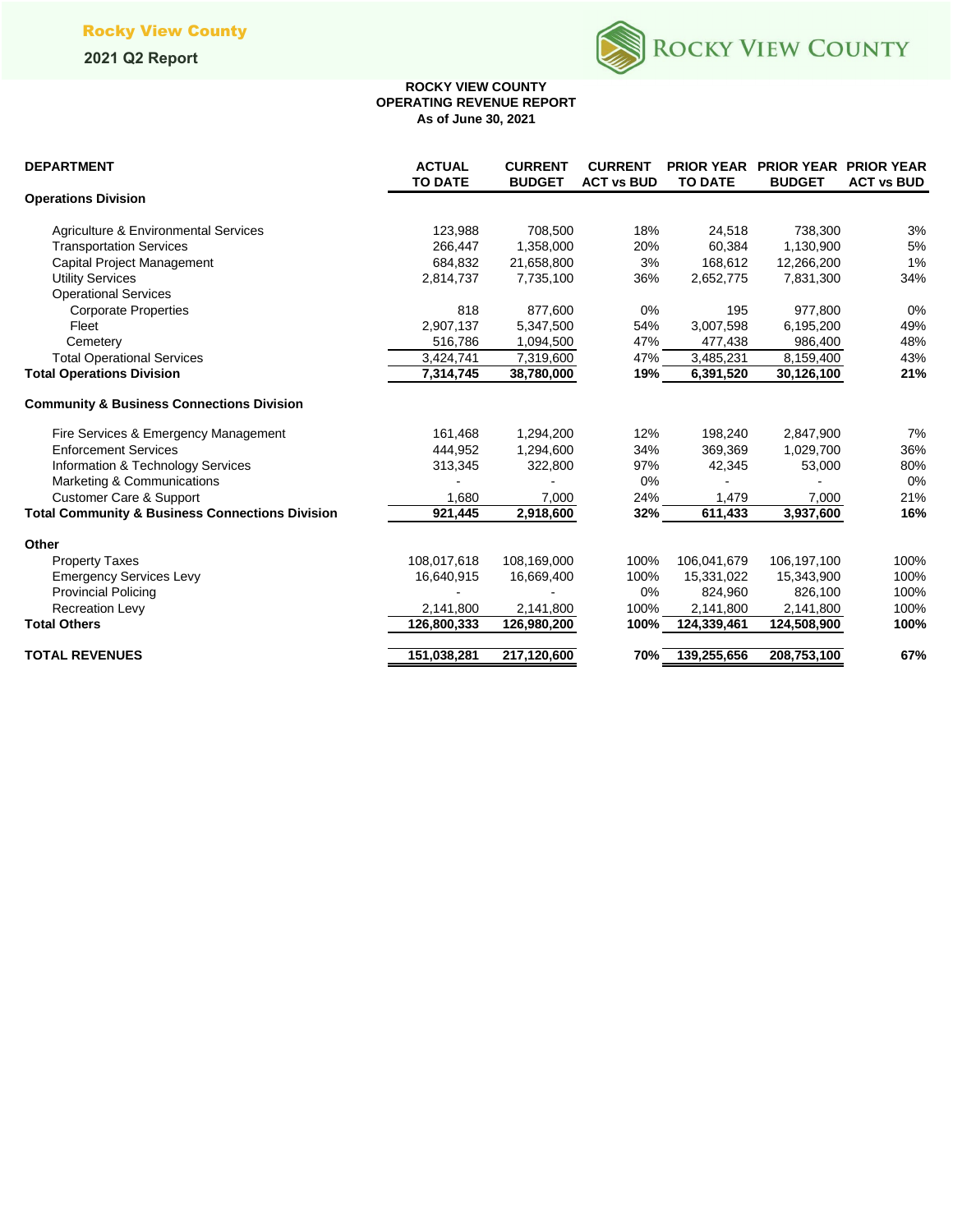

#### **OPERATING EXPENSES REPORT As of June 30, 2021 ROCKY VIEW COUNTY**

| <b>DEPARTMENT</b>                                       | <b>ACTUAL</b><br><b>TO DATE</b> | <b>CURRENT</b><br><b>BUDGET</b> | <b>CURRENT</b><br><b>ACT vs BUD</b> | <b>TO DATE</b>           | PRIOR YEAR PRIOR YEAR PRIOR YEAR<br><b>BUDGET</b> | <b>ACT vs BUD</b> |
|---------------------------------------------------------|---------------------------------|---------------------------------|-------------------------------------|--------------------------|---------------------------------------------------|-------------------|
|                                                         |                                 |                                 |                                     |                          |                                                   |                   |
| Council                                                 | 454,634                         | 1,154,300                       | 39%                                 | 431,586                  | 1,093,700                                         | 39%               |
| <b>Office of the Chief Administrative Officer</b>       |                                 |                                 |                                     |                          |                                                   |                   |
| <b>Chief Administrative Officer</b>                     | 260,028                         | 411,100                         | 63%                                 | 213,589                  | 388,100                                           | 55%               |
| Executive Director, Corporate Services                  | 198,306                         | 351,400                         | 56%                                 | 181,489                  | 439,000                                           | 41%               |
| Executive Director, Community Development Services      | 192,165                         | 331,700                         | 58%                                 | 283,706                  | 527,400                                           | 54%               |
| <b>Executive Director, Operations</b>                   | 291,816                         | 816,700                         | 36%                                 | 260,473                  | 807,600                                           | 32%               |
| Executive Director, Community & Business Connections    | 121,763                         | 427,700                         | 28%                                 | 114,572                  | 439,700                                           | 26%               |
| <b>Business &amp; Economic Development</b>              | 187,364                         | 530,800                         | 35%                                 | 209,128                  | 710,300                                           | 29%               |
| Legislative Services                                    | 406,098                         | 1,145,200                       | 35%                                 | 154,340                  | 336,000                                           | 46%               |
| <b>Total Office of the Chief Administrative Officer</b> | 1,657,540                       | 4,014,600                       | 41%                                 | 1,417,297                | 3,648,100                                         | 39%               |
| <b>Corporate Services Division</b>                      |                                 |                                 |                                     |                          |                                                   |                   |
| Human Resources                                         | 637,889                         | 1,788,800                       | 36%                                 | 586,728                  | 1,825,700                                         | 32%               |
| <b>Financial Services</b>                               | 883,159                         | 1,631,200                       | 54%                                 | 814,789                  | 1,658,600                                         | 49%               |
| <b>Assessment Services</b>                              | 611,853                         | 1,392,100                       | 44%                                 | 624,464                  | 1,433,500                                         | 44%               |
| Municipal Clerk's Office*                               | $\overline{\phantom{0}}$        |                                 | 0%                                  | 560,228                  | 1,352,100                                         | 41%               |
| Legal & Land Administration                             | 1,423,991                       | 2,479,700                       | 57%                                 | 1,204,984                | 2,115,600                                         | 57%               |
| Corporate and Strategic Planning                        | 1,332                           | 181,700                         | 1%                                  | 81,285                   | 191,000                                           | 43%               |
| <b>General Operations</b>                               | 45,280                          | 1,686,900                       | 3%                                  | 26,440                   | 1,318,200                                         | 2%                |
| Amortization                                            |                                 | 25,545,700                      | 0%                                  |                          | 25,211,600                                        | 0%                |
| Long Term Debt                                          | 743,307                         | 6,678,300                       | 11%                                 | 852,476                  | 6,697,800                                         | 13%               |
| Public Reserve (Cash - In - Lieu)                       | 608,062                         | 2,570,000                       | 24%                                 | 486,729                  | 2,570,000                                         | 19%               |
| <b>Total Corporate Services Division</b>                | 4.954.873                       | 43,954,400                      | 11%                                 | 5,238,123                | 44,374,100                                        | 12%               |
| <b>Community Development Services Division</b>          |                                 |                                 |                                     |                          |                                                   |                   |
| <b>Building Services</b>                                | 1,497,253                       | 3,161,900                       | 47%                                 | 1,625,043                | 3,227,700                                         | 50%               |
| Planning & Development Services                         | 1,788,322                       | 6,401,200                       | 28%                                 | 1,806,782                | 8,351,000                                         | 22%               |
| <b>Planning Policy</b>                                  | 258,781                         | 1,812,100                       | 14%                                 |                          |                                                   | 0%                |
| Recreation, Parks & Community Support                   |                                 |                                 |                                     |                          |                                                   |                   |
| <b>Community Support Administration</b>                 | 1,314,723                       | 6,356,400                       | 21%                                 | 1,070,274                | 5,497,000                                         | 19%               |
| Family / Community Social Services                      | 520,449                         | 1,067,600                       | 49%                                 | 506,715                  | 1,074,400                                         | 47%               |
| <b>Recreation Administration</b>                        | 46,313                          |                                 | 0%                                  |                          |                                                   | 0%                |
| Recreation Districts / Board                            |                                 |                                 | 0%                                  | $\overline{\phantom{a}}$ |                                                   | 0%                |
| Total Recreation, Parks & Community Support             | 1,881,485                       | 7,424,000                       | 25%                                 | 1,576,989                | 6,571,400                                         | 24%               |
| <b>Total Community Development Services Division</b>    | 5,425,841                       | 18,799,200                      | 29%                                 | 5,008,814                | 18,150,100                                        | 28%               |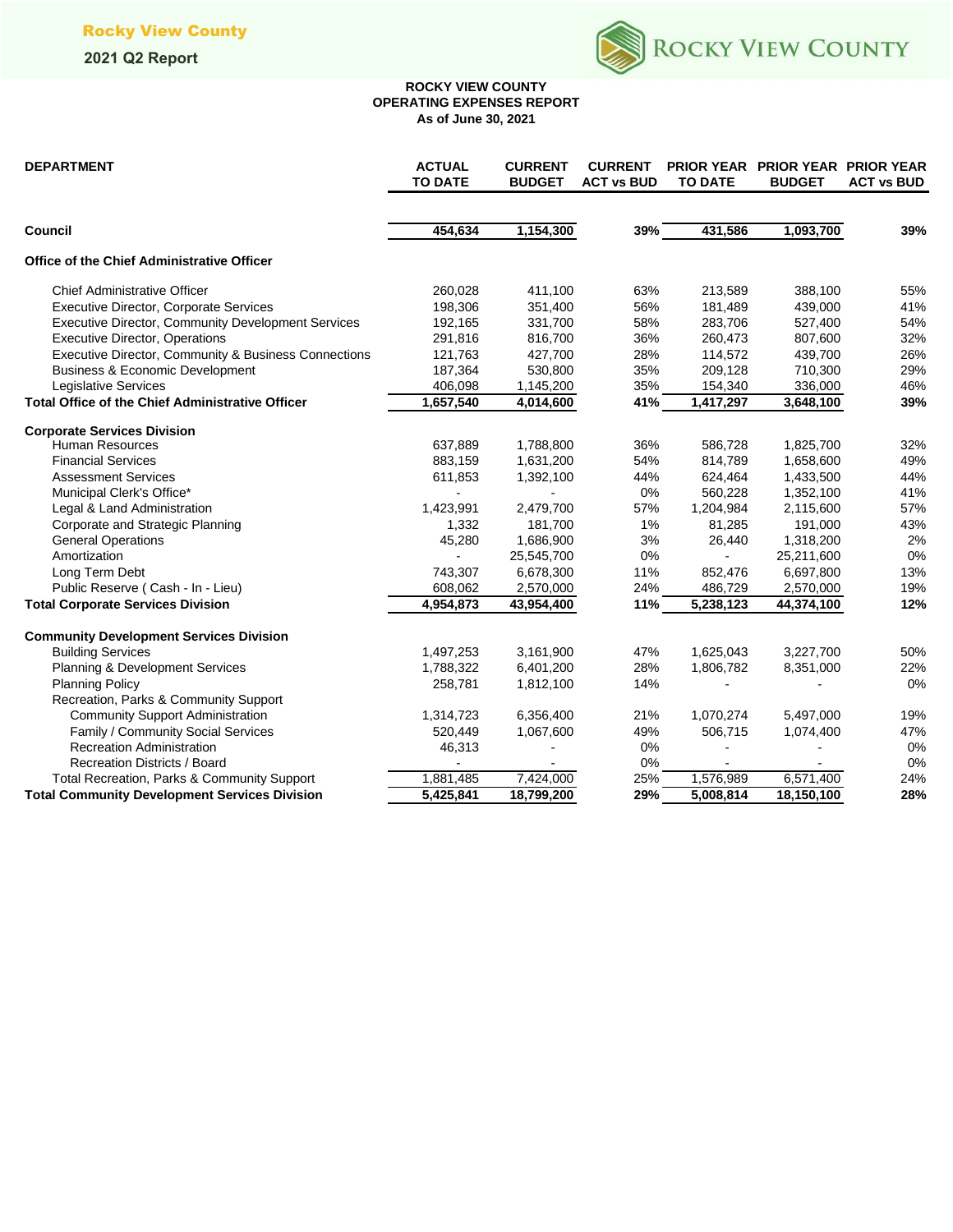

#### **ROCKY VIEW COUNTY OPERATING EXPENSES REPORT As of June 30, 2021**

| <b>DEPARTMENT</b>                                          | <b>ACTUAL</b>  | <b>CURRENT</b> | <b>CURRENT</b>    |                | PRIOR YEAR PRIOR YEAR PRIOR YEAR |                   |
|------------------------------------------------------------|----------------|----------------|-------------------|----------------|----------------------------------|-------------------|
|                                                            | <b>TO DATE</b> | <b>BUDGET</b>  | <b>ACT vs BUD</b> | <b>TO DATE</b> | <b>BUDGET</b>                    | <b>ACT vs BUD</b> |
| <b>Operations Division</b>                                 |                |                |                   |                |                                  |                   |
| Agriculture & Environmental Services                       | 619,129        | 1,676,800      | 37%               | 606,585        | 1,807,100                        | 34%               |
| <b>Transportation Services</b>                             | 7,388,963      | 21,041,500     | 35%               | 6,662,210      | 21,176,900                       | 31%               |
| Capital Project Management                                 | 4,432,361      | 25,038,700     | 18%               | 894,532        | 16,653,900                       | 5%                |
| <b>Utility Services</b>                                    | 4,124,721      | 11,314,600     | 36%               | 3,612,360      | 10,581,700                       | 34%               |
| <b>Operational Services</b>                                |                |                |                   |                |                                  |                   |
| <b>Corporate Properties</b>                                | 1,758,966      | 3,931,800      | 45%               | 1,802,192      | 4,150,600                        | 43%               |
| Fleet                                                      | 2,248,819      | 5,347,500      | 42%               | 1,964,223      | 6,345,500                        | 31%               |
| Cemetery                                                   | 672,235        | 1,515,400      | 44%               | 552,029        | 1,844,900                        | 30%               |
| <b>Total Operational Services</b>                          | 4.680.020      | 10,794,700     | 43%               | 4,318,444      | 12,341,000                       | 35%               |
| <b>Total Operations Division</b>                           | 21,245,194     | 69,866,300     | 30%               | 16,094,131     | 62,560,600                       | 26%               |
| <b>Community &amp; Business Connections Division</b>       |                |                |                   |                |                                  |                   |
| Fire Services & Emergency Management                       | 6,539,848      | 15,008,200     | 44%               | 6,969,918      | 16,069,400                       | 43%               |
| <b>Enforcement Services</b>                                | 2,153,664      | 4,079,100      | 53%               | 1,078,866      | 3,804,000                        | 28%               |
| Information & Technology Services                          | 2,308,959      | 5,136,700      | 45%               | 2,334,919      | 5,455,500                        | 43%               |
| Marketing & Communications                                 | 320,834        | 805,900        | 40%               | 346,130        | 808,200                          | 43%               |
| <b>Customer Care &amp; Support</b>                         | 515,320        | 1,446,600      | 36%               | 485,064        | 1,221,200                        | 40%               |
| <b>Total Community &amp; Business Connections Division</b> | 11,838,625     | 26,476,500     | 45%               | 11,214,897     | 27,358,300                       | 41%               |
| Other                                                      |                |                |                   |                |                                  |                   |
| <b>ASFF - BASIC</b>                                        | 23,380,044     | 47,630,100     | 49%               | 18,829,073     | 46,767,600                       | 40%               |
| Calgary R.C.S.S.D. #1                                      | 1,996,011      | 4,067,100      | 49%               | 1,689,720      | 3,992,000                        | 42%               |
| Rocky View Foundation                                      | 1,020,185      | 1,020,200      | 100%              | 675,246        | 675,300                          | 100%              |
| Designated Industrial Property Tax                         | 213            | 137,900        | $0\%$             |                | 133,300                          | 0%                |
| <b>Total Others</b>                                        | 26,396,453     | 52,855,300     | 50%               | 21,194,039     | 51,568,200                       | 41%               |
| <b>TOTAL EXPENSES</b>                                      | 71,973,159     | 217,120,600    | 33%               | 60,598,888     | 208,753,100                      | 29%               |

**\*** balance due to reorg for the department in 2021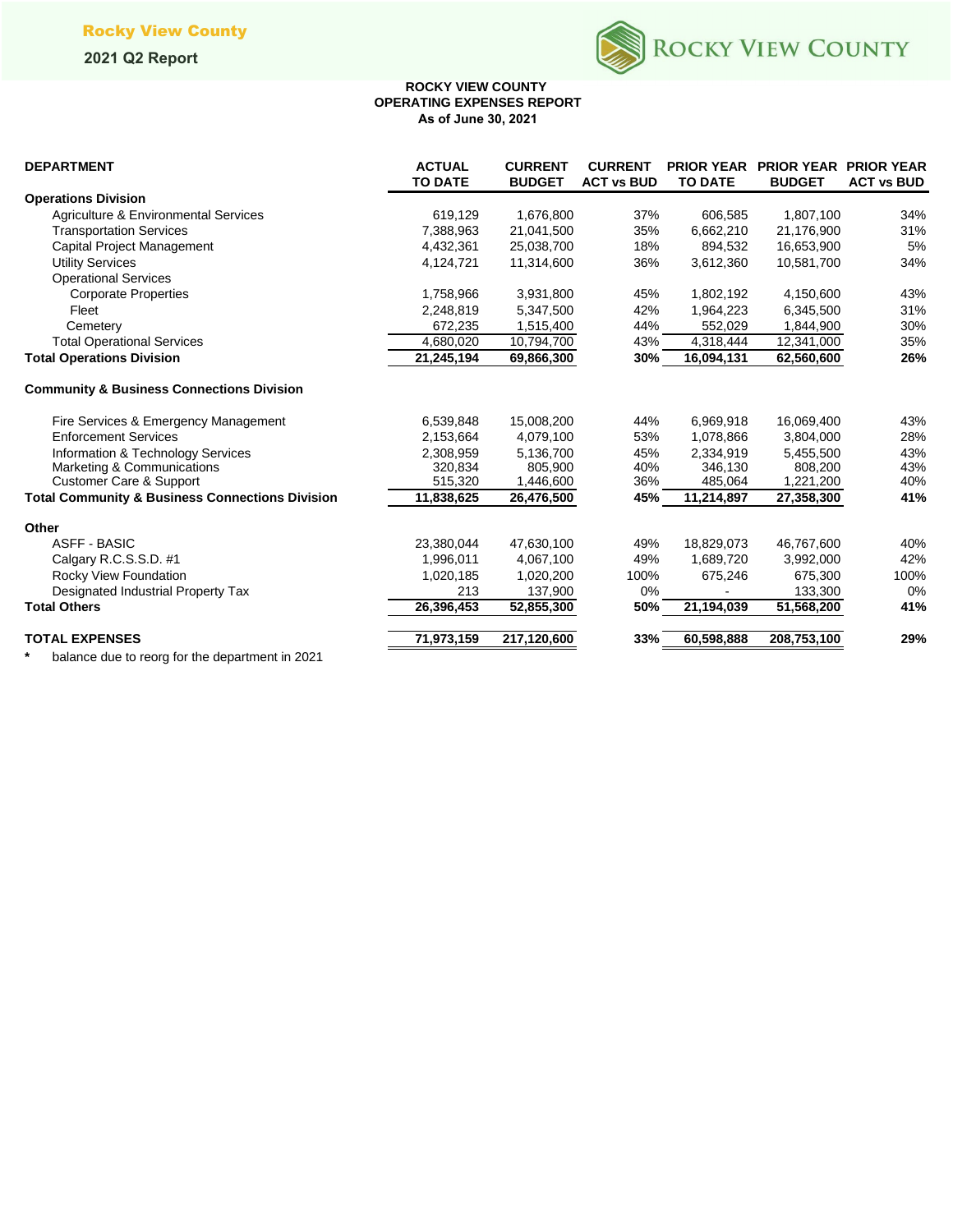## Rocky View County

**2021 Q2 Report**



# **ROCKY VIEW COUNTY**

# **CAPITAL EXPENDITURES INCURRED TO DATE**

**As of June 30, 2021**

|                                                    |                    |                | <b>Budget</b> |
|----------------------------------------------------|--------------------|----------------|---------------|
|                                                    | <b>Budget</b>      | Actual         | Remaining     |
| Information and Technology Services                | 243,700            | 48,940         | 194,760       |
| Fire Services & Emergency Management               | 888,000            | ٠              | 888,000       |
| Recreation, Parks & Community Support              | 247,000            | 49,040         | 197,960       |
| Capital Project Management                         | 73,301,100         | 8,426,818      | 64,874,282    |
| <b>Transportation Services</b>                     | 1,627,000          | 13,246         | 1,613,754     |
| <b>Operational Services</b>                        | 2,199,400          | 71,654         | 2,127,746     |
| <b>Financial Services</b>                          | 47,200             | ٠              | 47,200        |
| Human Resources                                    |                    | 16,800         | (16,800)      |
| <b>Total Capital Expenditures Incurred to Date</b> | \$78,553,400<br>\$ | 8,626,498<br>S | 69,926,902    |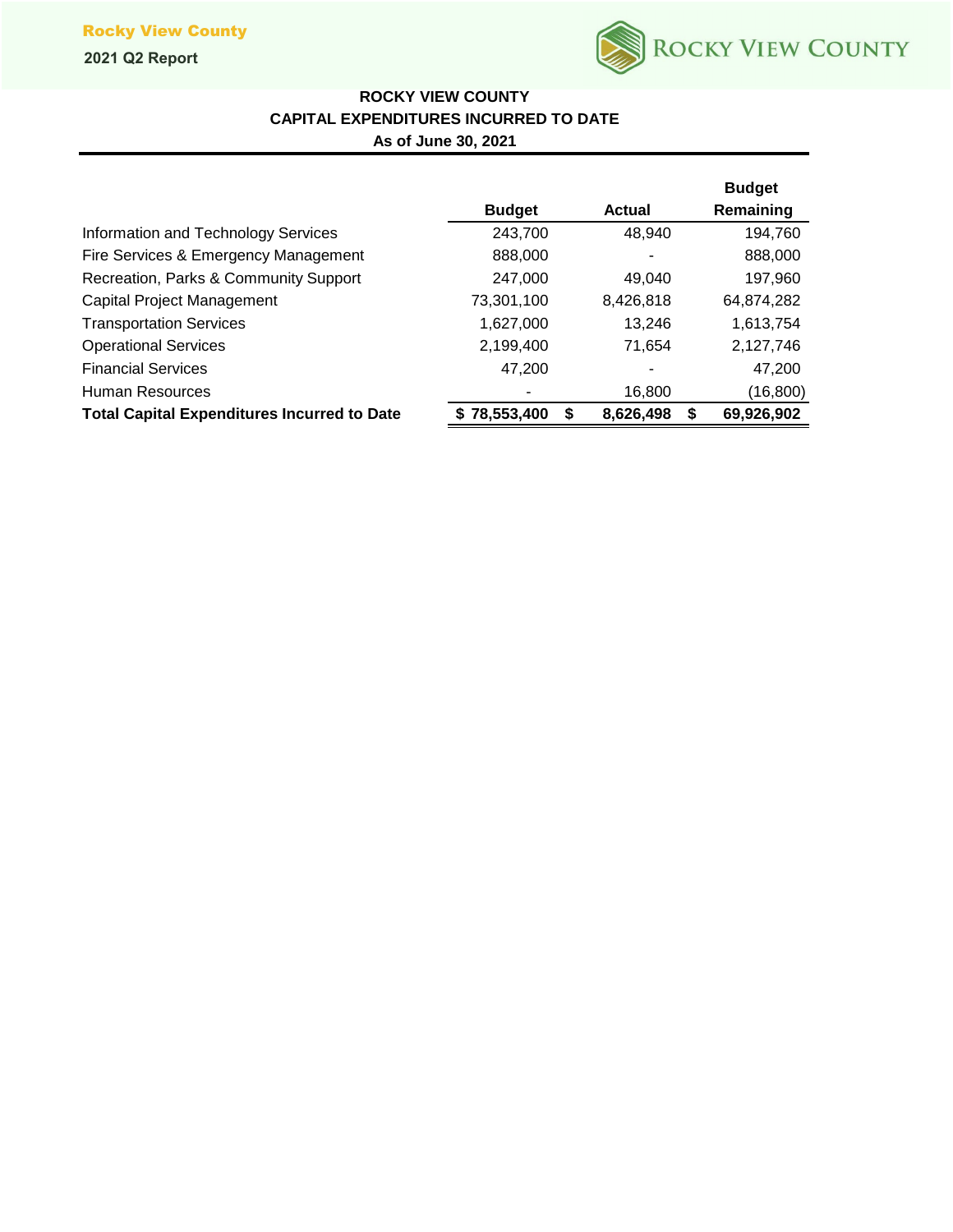

### **ROCKY VIEW COUNTY STATEMENT OF FINANCIAL POSITION As of June 30, 2021**

|                                        |                |               | <b>JUNE</b>         |
|----------------------------------------|----------------|---------------|---------------------|
|                                        | <b>JUNE</b>    | <b>JUNE</b>   | 2021/2020           |
| <b>ASSETS</b>                          | 2021           | 2020          | <b>YOY VARIANCE</b> |
| <b>Current Assets</b>                  |                |               |                     |
| Cash                                   | 106,262,943    | 17,320,675    | 88,942,268          |
| Investments                            | 60,156,107     | 109,065,943   | (48,909,836)        |
| <b>Accounts Receivables</b>            | 33,184,858     | 80,072,044    | (46, 887, 186)      |
| Inventories                            | 2,967,542      | 1,835,268     | 1,132,274           |
| Other                                  | 1,182,565      | 179,090       | 1,003,475           |
|                                        | 203,754,015    | 208,473,020   | (4,719,005)         |
|                                        |                |               |                     |
| <b>Trust Funds - Invested</b>          |                | 707,032       | (707, 032)          |
| Recoverable Receivable                 | 801,418        | 861,828       | (60, 410)           |
| <b>Fixed Assets</b>                    | 669,349,774    | 649,006,458   | 20,343,316          |
|                                        | 670,151,192    | 650,575,318   | 19,575,874          |
| <b>TOTAL ASSETS</b>                    | \$873,905,207  | \$859,048,338 | \$14,856,869        |
|                                        |                |               |                     |
| <b>LIABILITIES</b>                     |                |               |                     |
| <b>Current Liabilities</b>             |                |               |                     |
| <b>Accounts Payable</b>                | 7,772,340      | 4,779,484     | 2,992,856           |
| <b>Other Liabilities</b>               | 42,191,756     | 40,655,138    | 1,536,618           |
|                                        | 49,964,096     | 45,434,622    | 4,529,474           |
|                                        |                |               |                     |
| Long Term Debt                         |                |               |                     |
| <b>Capital Debentures</b>              | 46,087,841     | 48,603,754    | (2,515,913)         |
| <b>Operating Debentures</b>            | 1,261,183      | 1,021,210     | 239,973             |
|                                        | 47,349,024     | 49,624,964    | (2,275,940)         |
| <b>TOTAL LIABILITIES</b>               | \$97,313,120   | \$95,059,586  | \$2,253,534         |
|                                        |                |               |                     |
| <b>EQUITY</b>                          |                |               |                     |
| Reserves                               | 90,620,922     | 94,184,846    | (3,563,924)         |
| <b>Equity in Fixed Assets</b>          | 622,517,167    | 599,958,322   | 22,558,845          |
| Clearing                               | (249, 564)     | (500, 455)    | 250,891             |
| <b>Net Capital Surplus (Deficit)</b>   | (15, 361, 560) | (8,310,729)   | (7,050,831)         |
| <b>Net Operating Surplus (Deficit)</b> | 79,065,122     | 78,656,768    | 408,354             |
|                                        |                |               |                     |
| <b>TOTAL EQUITY</b>                    | \$776,592,087  | \$763,988,752 | \$12,603,335        |
| <b>TOTAL LIABILITIES &amp; EQUITY</b>  | \$873,905,207  | \$859,048,338 | \$14,856,869        |

**NOTE: Other Liabilities contain Unearned Revenue, Refund Deposits Developments, and other Miscellaneous Liabilities.**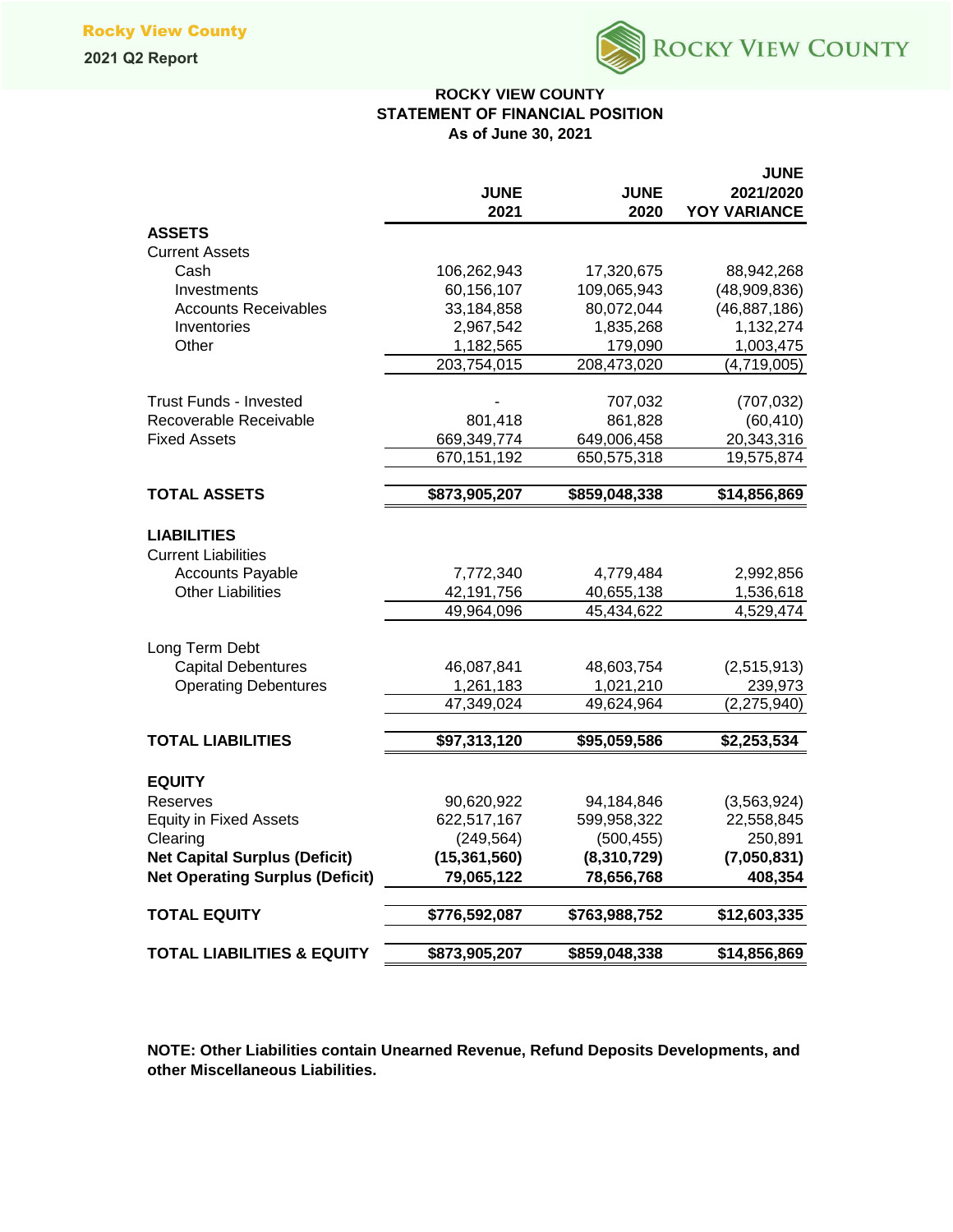

#### **ROCKY VIEW COUNTY INVESTMENT SUMMARY As of June 30 2021**

|                       | <b>AMOUNT</b>                                                                                | <b>INTEREST</b>                                                   | <b>MATURITY</b>      | <b>AMOUNT</b><br><b>RETURN</b>                |
|-----------------------|----------------------------------------------------------------------------------------------|-------------------------------------------------------------------|----------------------|-----------------------------------------------|
|                       |                                                                                              |                                                                   |                      |                                               |
|                       |                                                                                              |                                                                   |                      |                                               |
|                       |                                                                                              |                                                                   |                      |                                               |
|                       | 1,750                                                                                        |                                                                   |                      |                                               |
| General               | 30,000,000                                                                                   | 0.80%                                                             | 6-Jul-2021           | 197,260                                       |
| General               | 11,000,000                                                                                   | 0.75%                                                             | 30-Dec-2021          | 107,815                                       |
| General               | 13,000,000                                                                                   | 0.75%                                                             | 30-Dec-2021          | 127,418                                       |
|                       |                                                                                              |                                                                   |                      |                                               |
|                       |                                                                                              |                                                                   |                      | 432,493                                       |
|                       |                                                                                              |                                                                   |                      |                                               |
|                       |                                                                                              |                                                                   |                      | 72,583                                        |
|                       |                                                                                              |                                                                   |                      |                                               |
| <b>Sub-Total</b>      | 6,151,109                                                                                    |                                                                   | <b>Sub-Total</b>     | 72,583                                        |
|                       |                                                                                              |                                                                   |                      |                                               |
|                       |                                                                                              |                                                                   |                      |                                               |
|                       |                                                                                              |                                                                   |                      |                                               |
|                       |                                                                                              |                                                                   |                      |                                               |
|                       |                                                                                              |                                                                   |                      |                                               |
|                       |                                                                                              |                                                                   |                      |                                               |
| <b>Perpetual Care</b> |                                                                                              |                                                                   |                      |                                               |
|                       |                                                                                              |                                                                   |                      |                                               |
|                       | <b>BANK ACCOUNT</b><br><b>Sub-Total</b><br><b>Public Reserve</b><br><b>Total Investments</b> | <b>INVESTED</b><br>3,248<br>54,004,998<br>6,151,109<br>60,156,107 | <b>RATE</b><br>1.18% | <b>DATE</b><br><b>Sub-Total</b><br>7-Jul-2021 |

**Total Investments and Trust Funds \$ 60,156,107**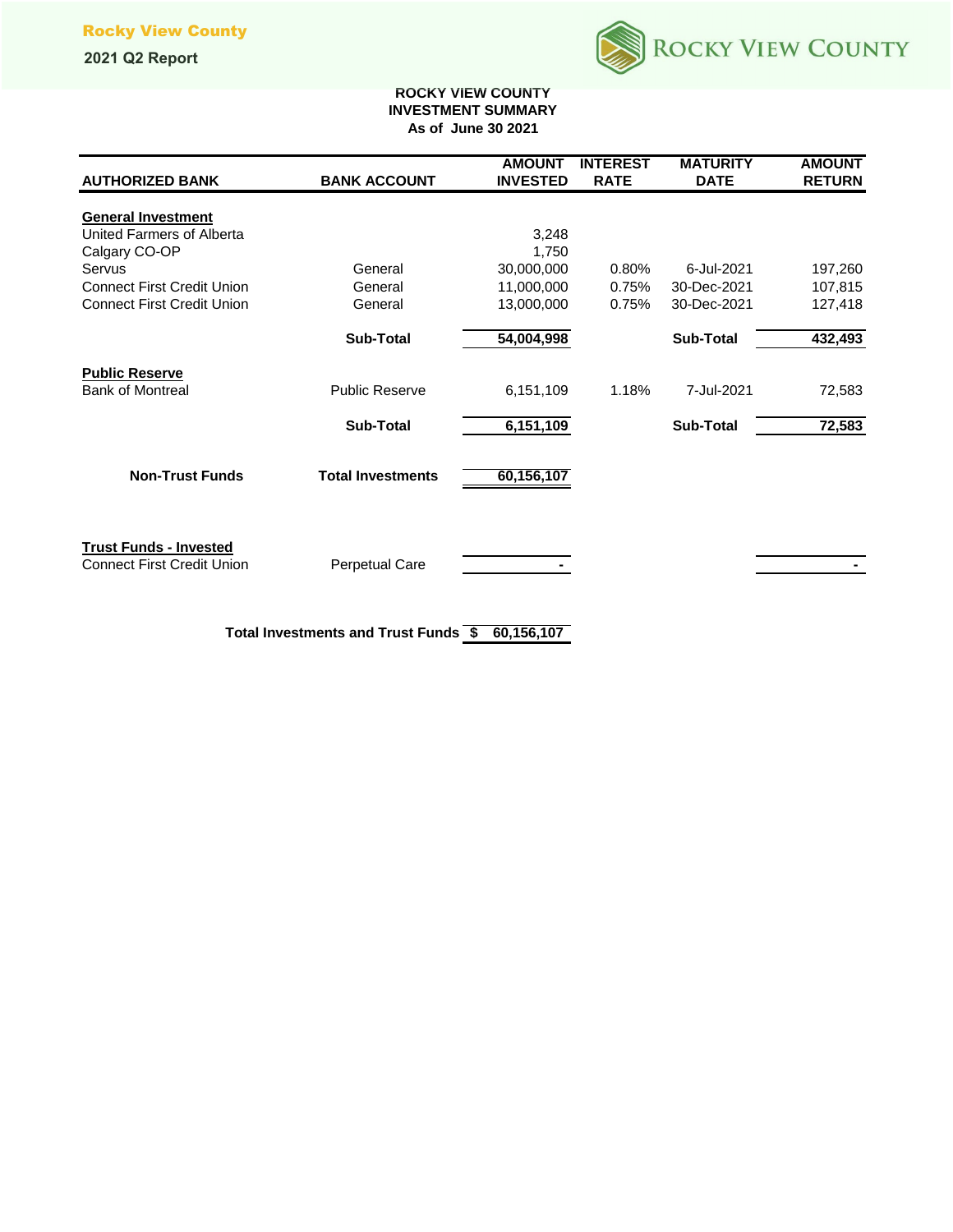

#### **ROCKY VIEW COUNTY DEBT SUMMARY As of June 30, 2021**

|           |                                      |                        | <b>DEBENTURE</b><br><b>BALANCE</b><br><b>YTD</b> | <b>PRINCIPAL</b><br><b>PAYMENT</b><br><b>YTD</b> | <b>INTEREST</b><br><b>PAYMENT</b><br>YTD | <b>DEBT</b><br><b>SERVICES</b><br><b>YTD</b> |
|-----------|--------------------------------------|------------------------|--------------------------------------------------|--------------------------------------------------|------------------------------------------|----------------------------------------------|
| Capital   |                                      |                        |                                                  |                                                  |                                          |                                              |
|           | <b>Bridges</b>                       |                        | 1,014,555                                        | 22,197                                           | 2,888                                    | 25,085                                       |
|           | Pathways                             |                        | 243,071                                          | 5,166                                            | (1,559)                                  | 3,607                                        |
|           | <b>Fire Trucks</b>                   |                        | 969,710                                          | 69,773                                           | 14,417                                   | 84,190                                       |
|           | Road Maintenance Trucks              |                        | 342,688                                          | 16,904                                           | 958                                      | 17,862                                       |
|           | Water                                |                        | 13,016,935                                       | 92,807                                           | 150,128                                  | 242,935                                      |
|           | Waste Water                          |                        | 30,816,468                                       |                                                  | 336,194                                  | 336,194                                      |
|           |                                      | <b>TOTAL Capital</b>   | 46,403,427                                       | 206,847                                          | 503,026                                  | 709,873                                      |
| Operating |                                      |                        |                                                  |                                                  |                                          |                                              |
|           | Local Improvement                    |                        | 834,530                                          | 21,330                                           | 12,104                                   | 33,434                                       |
|           | Recoverable*                         |                        | 111,067                                          |                                                  |                                          |                                              |
|           |                                      | <b>TOTAL Operating</b> | 945,597                                          | 21,330                                           | 12,104                                   | 33,434                                       |
|           | <b>TOTAL Capital &amp; Operating</b> |                        | \$47,349,024                                     | 228,177<br>S                                     | 515,130<br>\$                            | 743,307<br>S                                 |

*\*recoverable from Community Groups*